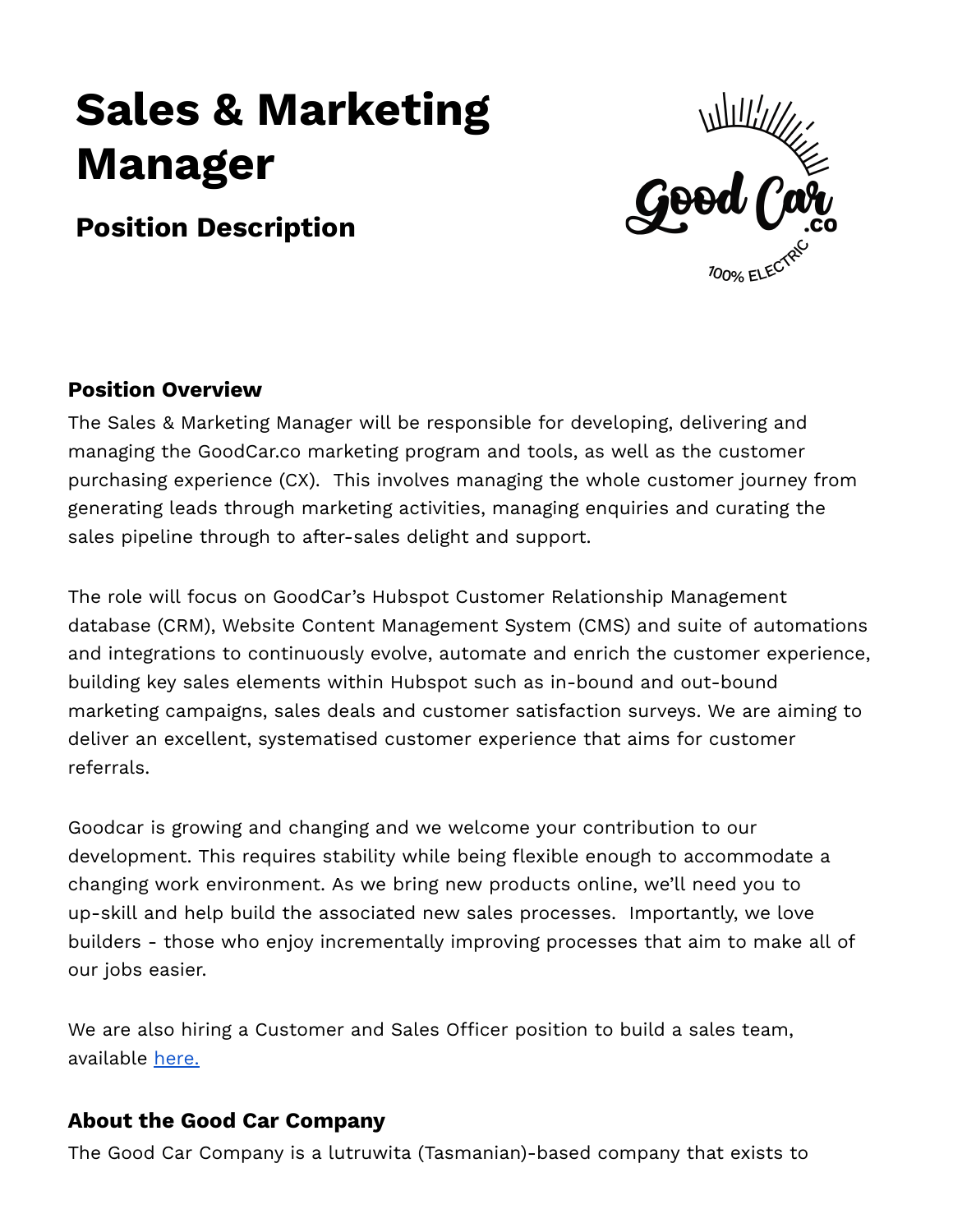decarbonise transport. We do this by engaging communities and providing practical tools to take action on climate change and reduce their transport and energy emissions. At the moment we do this by providing affordable electric vehicles. In December 2019 we delivered Australia's first EV bulk-buy in South Hobart. We are now delivering bulk-buys and vehicles throughout Australia. In 2022 we are increasing our vehicle sales targets and expanding product offerings.

In 2020 we onboarded our enterprise within the Hubspot sales universe. This has involved utilising Hubspot for CRM, Electronic Digital Marketing (EDM) and Website hosting. We have also implemented a number of automated processes that allow for sales directly from our websites as well as automated contracting, invoicing etc.

As we grow we are looking for passionate people to help support us. We would love to have you in our team.

## **Our Values**

- Respect, honesty, integrity and fairness
- Working for our customers' enjoyment, expectations and satisfaction
- Continuous improvement in our processes, team, products and business
- New ideas, innovation and difference
- Communication (listening, sharing ideas, feedback and feedforward)
- Teamwork
- Community, diversity, inclusiveness

## **Main Duties**

We require a confident Manager who endeavours to respectfully understand our customers to continuously evolve and improve their experience as they decarbonise their ride. To achieve this you will evolve our Customer Experience (CX) within our Hubspot Sales platform to develop an awesome marketing portfolio and accelerate electric vehicle uptake.

#### **Marketing**

- Review and build our marketing toolbox
- Scheduling
- Deploy marketing tools
- Appraise and refine marketing tools
- Develop, in collaboration with other Team Members, digital in-bound and out-bound marketing campaigns.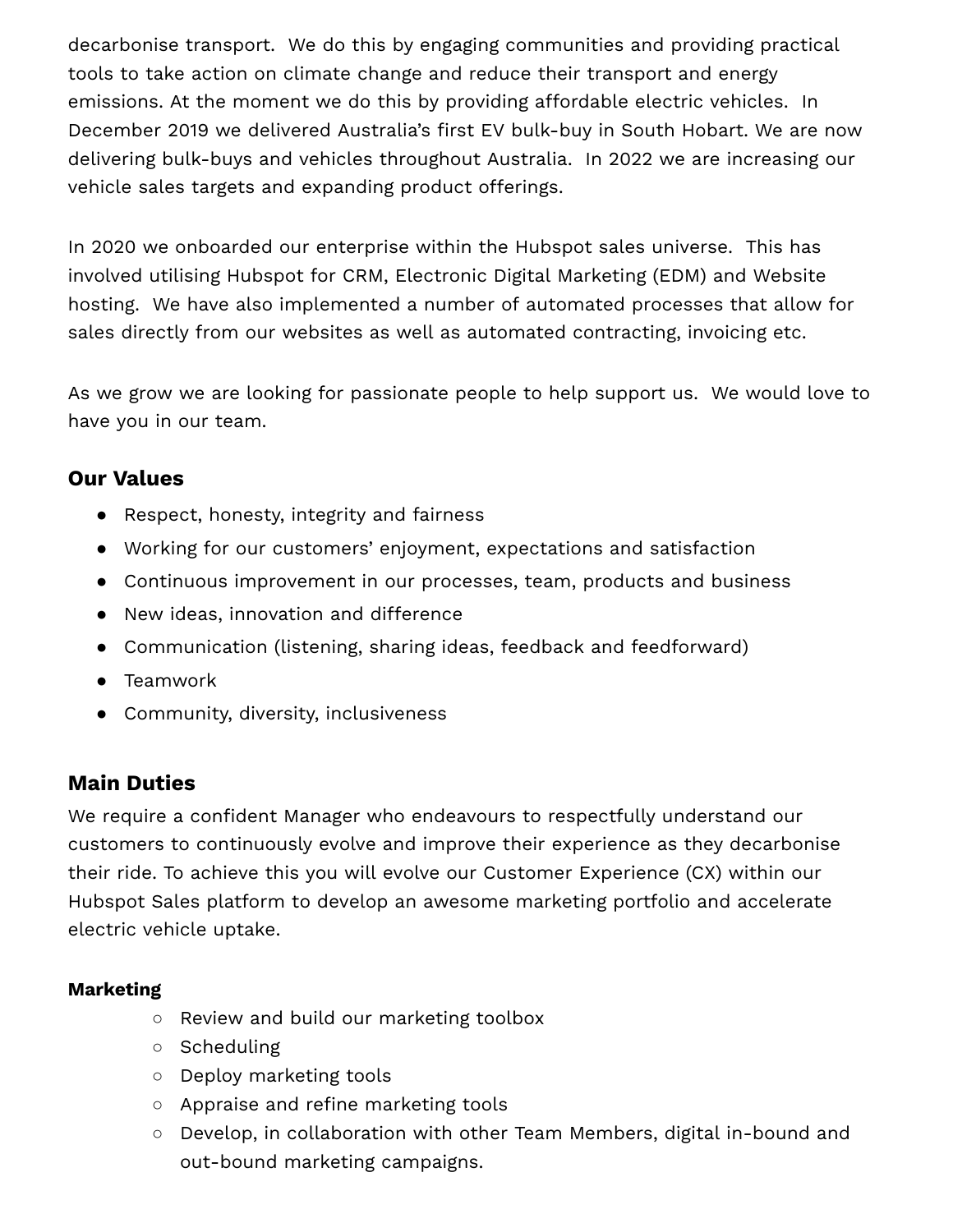- Continually refine and improve the customer sales journey, including promotion of new models to the suite of Good Cars available to our customers.
- Task and manage content creation professionals
- Refine customer personas and implement relevant marketing strategies.

#### **Sales**

- Track sales data and works to meet quotas or sales team goals
- Contribute to our customer data strategy by outlining key data collection opportunities along the sales journey.
- Develop and implement new sales processes and provide training for the rest of the team to ensure successful uptake.
- Gather customer feedback through surveys and use insights to improve the customer experience.
- Expand and improve the usability of existing customer resources including email snippets, website FAQs, "EV 101" information and educational videos.

#### **General**

- Participate in company-wide project-based 3-month working sprints, managed through our project management platform Monday.com.
- Supervise our Customer & Sales Officer to deliver sales projects within Hubspot.
- Analyses trends, data, demographics, pricing strategies, and other information that can potentially improve marketing and sales performance
- Create and present regular performance reports for managers and executives
- Other duties as required.

### **Performance Goals**

● Performance Goals will be developed in collaboration with the successful candidate.

## **Desired Qualifications**

Bachelor's Degree in Marketing, Business or a related field and experience in high growth

## **Desired Skills and Attributes**

The selected candidate will have extensive experience in Hubspot or equivalent sales platform. You'll be proficient at getting the most out of our systems to:

- Increase outreach and success
- Enrich customer experiences and